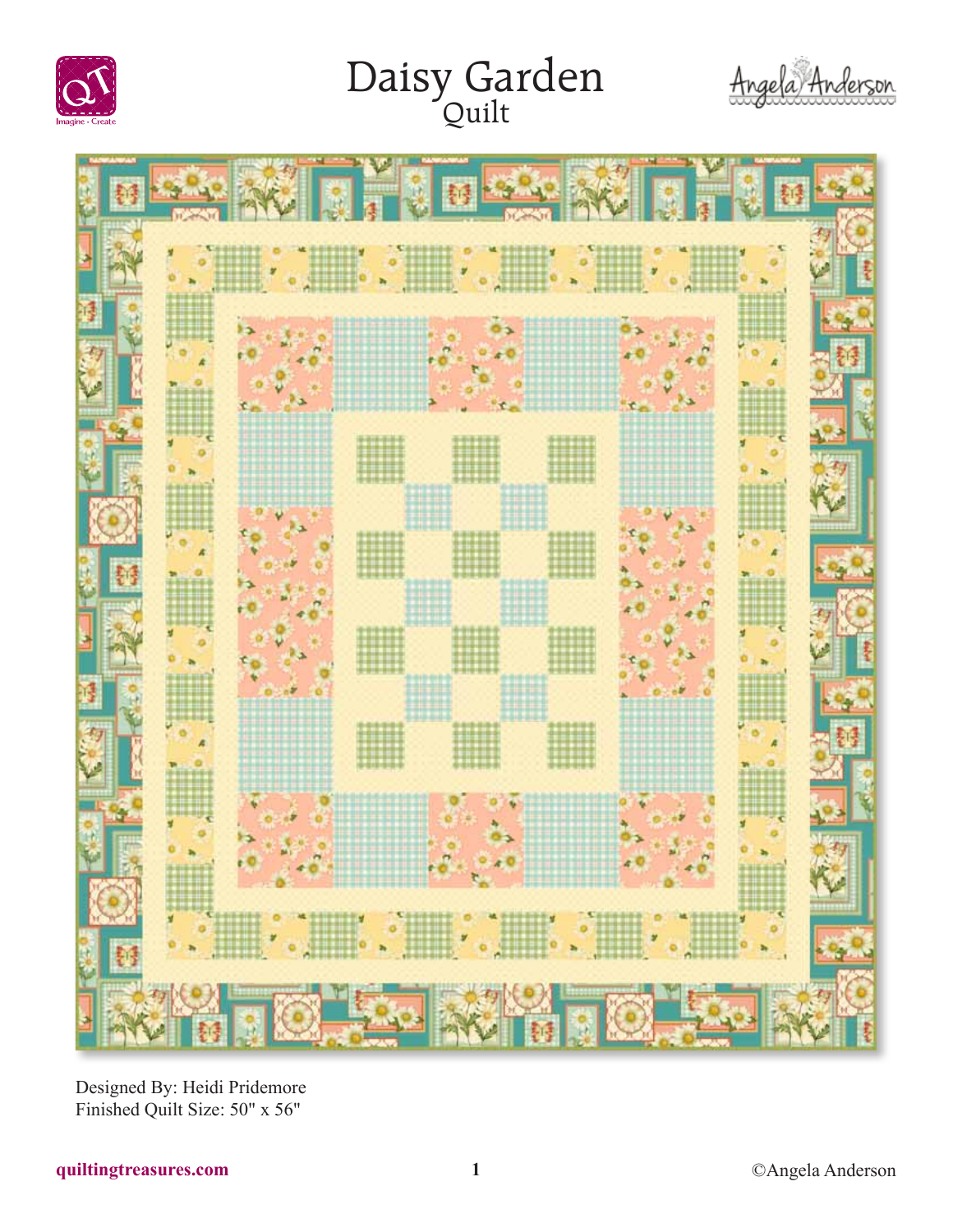

## Daisy Garden





| <b>FABRIC REQUIREMENTS</b> |                |  |  |
|----------------------------|----------------|--|--|
|                            |                |  |  |
| Design:                    | Yards          |  |  |
| 23116 Q                    | $1\frac{1}{2}$ |  |  |
| 23121 E                    | 1              |  |  |
| 23117 S                    | $\frac{3}{8}$  |  |  |
| 23120 H                    | $\frac{1}{2}$  |  |  |
| 23117 C                    | $\frac{1}{2}$  |  |  |
| 23120 Q                    | $\frac{5}{8}$  |  |  |
| 23121 H                    | $\frac{1}{2}$  |  |  |
| Backing of choice          | $3\frac{1}{2}$ |  |  |

## **Cutting Directions:**

*Please read all instructions carefully before beginning. ¼" seam allowance is included in measurements and all strips are cut across the width of the fabric (WOF) unless noted otherwise. Label pieces and keep together until ready to sew.*

#### **A. 23116 Q: Daisy Patch**

- Cut two  $4\frac{1}{2}$ " x  $48\frac{1}{2}$ " strips from the length of fabric (**LOF**).
- From the remaining fabric cut four 4½" x width of fabric (**WOF**) strips. Sew the strips together and cut two  $4\frac{1}{2}$ " x 50½" strips.

### **B. 23121 E: Cream Tonal**

- Cut two 2" x **WOF** strips. Sub-cut the strips into two 2" x  $21\frac{1}{2}$ " strips and two  $2$ " x  $18\frac{1}{2}$ " strips.
- Cut two 2" x 36½" strips.
- Cut two 2" x 33½" strips.
- Cut three 2" x **WOF** strips. Sew the strips together and cut two  $2" \times 45\frac{1}{2}$ " strips.
- Cut two  $2'' \times 42\frac{1}{2}$ " strips.
- Cut two 3½" x **WOF** strips. Sub-cut the strips into seventeen 3½" squares.

#### **C. 23117 S: Yellow Daisies**

• Cut three 3½" x **WOF** strips. Sub-cut the strips into twenty-six 3½" squares.

#### **D. 23120 H: Green Plaid**

• Cut four 3½" x **WOF** strips. Sub-cut the strips into thirty-eight 3½" squares.

## **E. 23117 C: Peach Daisies**

- Cut one 6½" x **WOF** strip. Sub-cut the strip into six 6½" squares.
- Cut one 6½" x **WOF** strip. Sub-cut the strip into two 6½" x 12½" strips.

#### **F. 23120 Q: Blue Plaid**

- Cut two 6½" x **WOF** strips. Sub-cut the strips into eight  $6\frac{1}{2}$ " squares.
- Cut one 3½" x **WOF** strip. Sub-cut the strip into six 3½" squares.

#### **G. 23121 H: Green Tonal**

• Cut six 2½" x **WOF** strips for the binding.

#### **Backing: Your Choice**

• Cut two 58" x **WOF** strips. Sew the strips together and trim to 58" x 64" for the back.

#### **Quilt Piecing Instructions:**

*Press towards the darker fabric when assembling*

#### **A. Block Assembly:**

- To make the center block, sew three  $3\frac{1}{2}$ " Fabric D squares and two 3½" Fabric B squares together, alternating them, to make Row One. Repeat to make Rows Three, Five and Seven.
- Sew three 3½" Fabric B squares and two 3½" Fabric F squares together, alternating them, to make Row Two. Repeat to make Rows Four and Six.